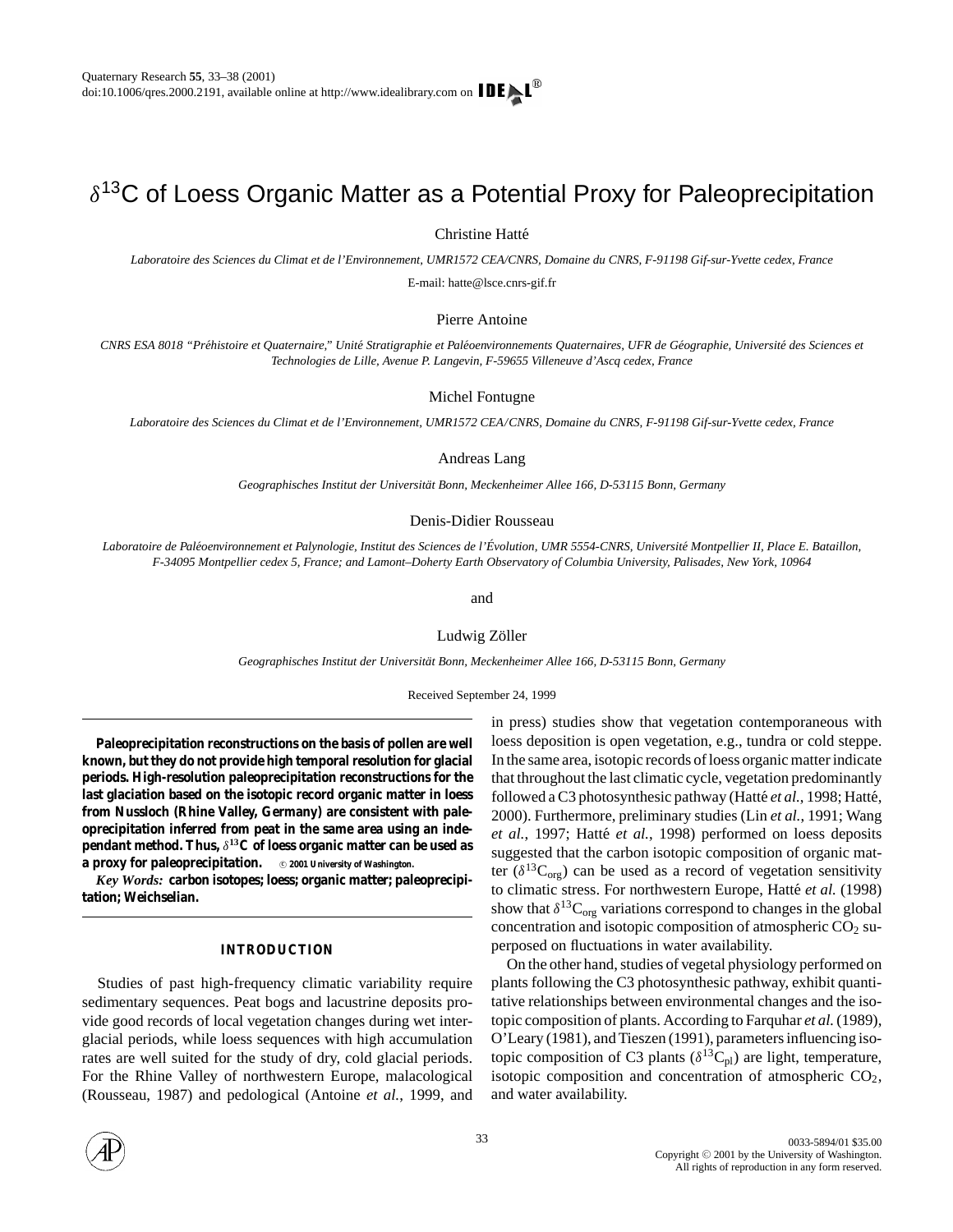(1) Yakir and Israeli (1995) reported that light variations have a significant influence on  $\delta^{13}C_{pl}$  only in the case of large variations, such as a doubling of light intensity. They do not present an important contribution on  $\delta^{13}C_{pl}$  in a natural system.

(2) The control of temperature changes on plant  $\delta^{13}$ C is poorly constrained. It is difficult, in a natural environment, to separate its influence from others parameters. O'Leary (1988) observed a positive relationship between  $\delta^{13}$ C in trees and temperature in a natural environment, and a negative one under control-room conditions.

(3) As shown by different models, the effect of changes in isotopic composition of atmospheric CO<sub>2</sub> ( $\delta^{13}C_{atm}$ ) on  $\delta^{13}C_{pl}$  is direct and quantitative (Farquhar *et al.*, 1989).

(4) A negative relationship between  $CO<sub>2</sub>$  concentration and  $\delta^{13}$ C in plants has been shown by several authors (Krishnamurthy and Epstein, 1990; Van de Water *et al.*, 1994; Feng and Epstein, 1995; Pasquier-Cardin *et al.*, 1999). All agree with the coefficient established by Feng and Epstein (1995), a decrease of  $2.0 \pm 0.1$ ‰ in  $\delta^{13}C_{pl}$  for an increase of 100 ppm in atmospheric  $CO<sub>2</sub>$  concentration.

(5) Likewise, a negative relationship relates isotopic composition of plants to water availability:  $\delta^{13}C_{pl}$  becomes less and less negative when aridity increases (O'Leary, 1981, 1988; Garten and Taylor, 1992; Schleser, 1995; Stewart *et al.*, 1995; Heaton, 1999). However, great variability exists between coefficients established by different authors because of the extreme influence of other parameters, e.g., soil texture and type, vegetation type, and precipitation range and distribution. Water availability results in a complex balance among precipitation, annual distribution, evaporation, water runoff, and drainage. It is difficult to tie efficient water for plant growth directly to precipitation. Nevertheless, Stewart *et al.* (1995) exhibits a coefficient for eastern Australian climate covering a large range of precipitation (350 to 1500 mm) and including open vegetation. They measured a decrease of  $0.33 \pm 0.07$ % per 100-mm increase in precipitation.

In northwestern Europe, the isotopic composition of loess organic matter is close to the isotopic composition of the original plants and exhibits a great predominance of C3 plants that recorded climatic changes qualitatively during the last climatic cycle. The  $\delta^{13}$ C record in C3 plants can be calibrated for several important climatic parameters. The aim of this paper is to apply the quantification of climatic parameters influencing  $\delta^{13}C_{pl}$  to the  $\delta^{13}$ C record of loess organic matter and then to determine if  $\delta^{13}C_{org}$  constitutes a paleoprecipitation proxy.

## **HYPOTHESIS**

Considering the complexity of organic matter fossilization in loess and the plant record of environmental changes, simplifications need to be made in order to use loess organic matter  $\delta^{13}$ C as a paleoprecipitation proxy.

(1) As mentioned above, vegetation contemporaneous with loess deposition was open vegetation, such as tundra or cold steppe. This type of vegetation is associated with a weak rhizosphere and a very high accumulation rate common to loess deposits, thereby reducing considerably the effect of organic matter turnover responsible for mixing old and recent organic matter. Thus, unlike soils and paleosols, in which an important organic matter turnover distorts the isotopic composition of plants during pedogenesis, it can be assumed that  $\delta^{13}C_{\text{ore}}$  is equal to the  $\delta^{13}$ C of plants contemporaneous with loess deposition, at least for the last glacial period (ca. 75,000–15,000 yr B.P) in northwestern Europe. The  $\delta^{13}$ C of loess organic matter therefore mirrors climatic and environmental variations recorded by  $\delta^{13}$ C in the original vegetation at the time of deposition.

(2) Due to poor control of temperature on plant  $\delta^{13}C$ , and because our study will consider only the glacial period and not the transition between glacial and interglacial phases, the influence of temperature will be neglected. Thus, as a second approximation, only the isotopic composition and concentration of atmospheric  $CO<sub>2</sub>$  and water availability will be taken into account as influencing the  $\delta^{13}$ C of C3 plants.

(3) As a third approximation, we will consider that all effects are additive.

(4) We will apply a coefficient of  $-2.0 \pm 0.1\frac{1}{6}$  ppm between  $CO_2$  concentration and plant  $\delta^{13}C$ .

(5) During glacial periods, temperatures were not high enough to produce significant evaporation. The depositional environment permits us to reject significant water loss through runoff. A majority of C3 vegetation under cold temperatures could exist only with water availability all year long. Thus, we assume that during the last glaciation, there is a linear correlation between water use efficiency for plants and precipitation. Consequently, we will consider that plant  $\delta^{13}$ C records annual precipitation.

(6) There is a big range of published coefficients relating precipitation or humidity to plant  $\delta^{13}$ C. We adopt here the coefficient measured by Stewart *et al.* (1995) in Australia because his study covers a wide range of precipitation (including the low values expected for the glacial period in northwestern Europe) and includes open vegetation (like tundra or steppe areas of the last glaciation).

(7) Global records of concentration and isotopic composition of atmospheric  $CO<sub>2</sub>$  have been measured in air bubbles in the Vostok (Antarctica) ice core (Leuenberger *et al.*, 1992; Petit et al., 1999). CO<sub>2</sub> concentration measurements are available for the last 400,000 yr (Petit *et al.*, 1999), with a temporal resolution of ca. 1400 yr. Intermediate values of  $CO<sub>2</sub>$  concentration ( $[CO<sub>2</sub>]$ ) are obtained by linear interpolation between measured points.  $CO<sub>2</sub>$  isotopic data are not numerous and are unequally distributed from today to 42,000 yr B.P. (Leuenberger *et al.*, 1992). Thus, intermediate values are obtained by linear interpolation between measured values, and for the oldest period of the last glaciation, the last measured value, −6.7‰, is adopted.

(8) Finally, all coefficients given in the vegetal physiology literature are values characterizing changes between two states.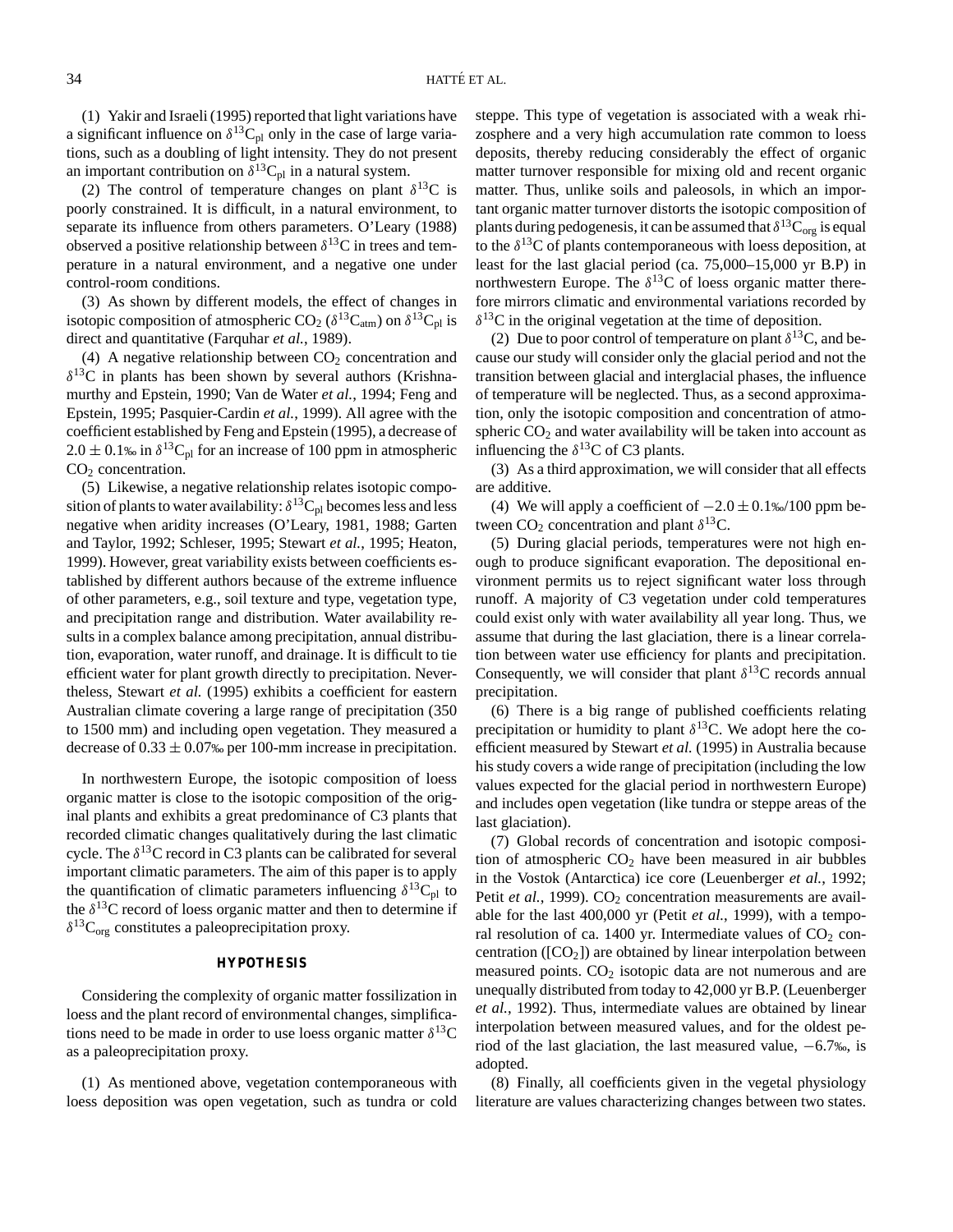In order to obtain absolute paleoprecipitation, one reference state must be defined. This value will have no influence on relative changes of precipitation between two consecutive intervals, as between stadial and interstadial intervals or between two oxygen isotope stages (OIS). We choose here as reference state the preindustrial period for which most parameters are well constrained and not disturbed by the anthropogenic effect. Again, this choice will have no effect on the signal magnitude, and will be responsible only for a small translation of all the values obtained for lower or higher paleoprecipitation. The following values are used here:  $\delta^{13}C_{pl}0 = -26$ % (mean value proposed by O'Leary, 1981);  $\delta^{13}C_{atm}0 = -6.41 \pm 0.02$ ‰ and  $[CO_2]0 = 281.1 \pm 1.7$  ppmv (Leuenberger *et al.*, 1992);  $P0 = 692$  mm (considering that the anthropogenic influence had no repercussion on precipitation and that preindustrial precipitation equals present rainfall; Leemans and Cramer, 1991)

With the proposed hypothesis and these approximations, the following equation can be written,

$$
\delta^{13}C_{org} - \delta^{13}C_{pl}0 = (\delta^{13}C_{atm} - \delta^{13}C_{atm}0) - 0.02 * ([CO2]- [CO2]0) - 0.0033 * (P - P0),
$$
 (1)

from which a precipitation factor can be extracted as

$$
P = 692 - 1/0.0033 * [(\delta^{13}C_{org} + 26) - (\delta^{13}C_{atm} + 6.41) + 0.02 * ([CO2] - 281.1)].
$$
\n(2)

#### **SITE, FIELD PROCEDURE, AND METHODS**

The Nussloch section is located on the eastern side of the Rhine graben at  $49^{\circ}21'N$ ,  $8^{\circ}43'E$  (Fig. 1). The geomorphic setting is characterized by the wide alluvial Rhine plain with a steep slope on the eastern side, which would have been exposed to the prevailing winds from the northwest to north during the



**FIG. 1.** Map showing Location of Nussloch and La Grande sites.

last glacial maximum. During Weichselian time, this site was favored for loess accumulation due to its location at the border between the upper valley slope and the plateau, thus allowing development of series of loess dunes separated by troughs (the "gredas" of Léger  $(1990)$ ). A schematic log is presented in Fig. 2 (for further information on sedimentology and stratigraphy, see Antoine *et al.* (1999, and in press).

The chronology of this loess sequence is based on several optically simulated luminescence (OSL) and thermoluminescence (TL) ages, and on  ${}^{14}C$  ages of macrorests (wood, bone, gastropd shells) and loess organic matter (Hatté *et al.*, 1999; Hatté, 2000). This sequence shows a very high accumulation rate during the last glacial maximum (Fig. 2). More than 8 m of loess accumulated between 24,000 and 18,000 yr B.P., an interval falling within OIS 2. However, sediments from the beginning of the early Weichselian are missing due to a hiatus.

The outcrop, accessible in a quarry, was sampled at 5- to 10-cm intervals, depending on sedimentological and pedological variations. Sediments were decarbonated with HCl 0.6 N, and total organic carbon was analyzed for isotopic ratio and carbon content. Carbon isotope ratios were obtained with a dualinlet VG Optima mass spectrometer coupled to an elementary analyzer (Carlo Erba NA1500), and  $\delta^{13}$ C values are expressed in per mil versus PDB standard, with an absolute precision of 0.1‰. The  $\delta^{13}C_{org}$  record is presented in Fig. 2 as a function of depth.

#### **RESULTS**

Due to low temporal resolution of global records used for paleoprecipitation, we chose to estimate paleoprecipitation from a smoothed  $\delta^{13}C_{\text{ore}}$  record with a 1000-yr step. The paleoprecipitation reconstruction obtained for the Nussloch loess sequence using Eq. (2) is shown in Fig. 3 and Table 1.

The best way to answer the question "could  $\delta^{13}C_{\text{org}}$  constitute a paleoprecipitation proxy?" would be to compare our results to others obtained independently on the same sequence. Unfortunately, such reconstructions are not available for the Nussloch sequence. We can, however, compare our results with paleoprecipitation data obtained in a neighboring section (La Grande Pile) through a palynological study (Guiot *et al.*, 1989). This sequence differs from our record in several aspects: first, the accumulation rate for the 75,000–15,000 yr period is much lower and does not permit a high-resolution study. Second, La Grande Pile is located on the other bank of the Rhine Valley and south of Les Vosges mountains; thus it does not offer the same exposure to climatic events. Third, La Grande Pile, in contrast to Nussloch, does not have a precise chronology, and error margins on the age-scale can reach 5000 years. Nevertheless, considering the error margins on paleoprecipitation for both records, the estimates obtained are broadly consistent and show equivalent variations with more pronounced variations in Nussloch than in La Grande Pile. Several climatic events are recognizable in both records (gray bars in Fig. 3).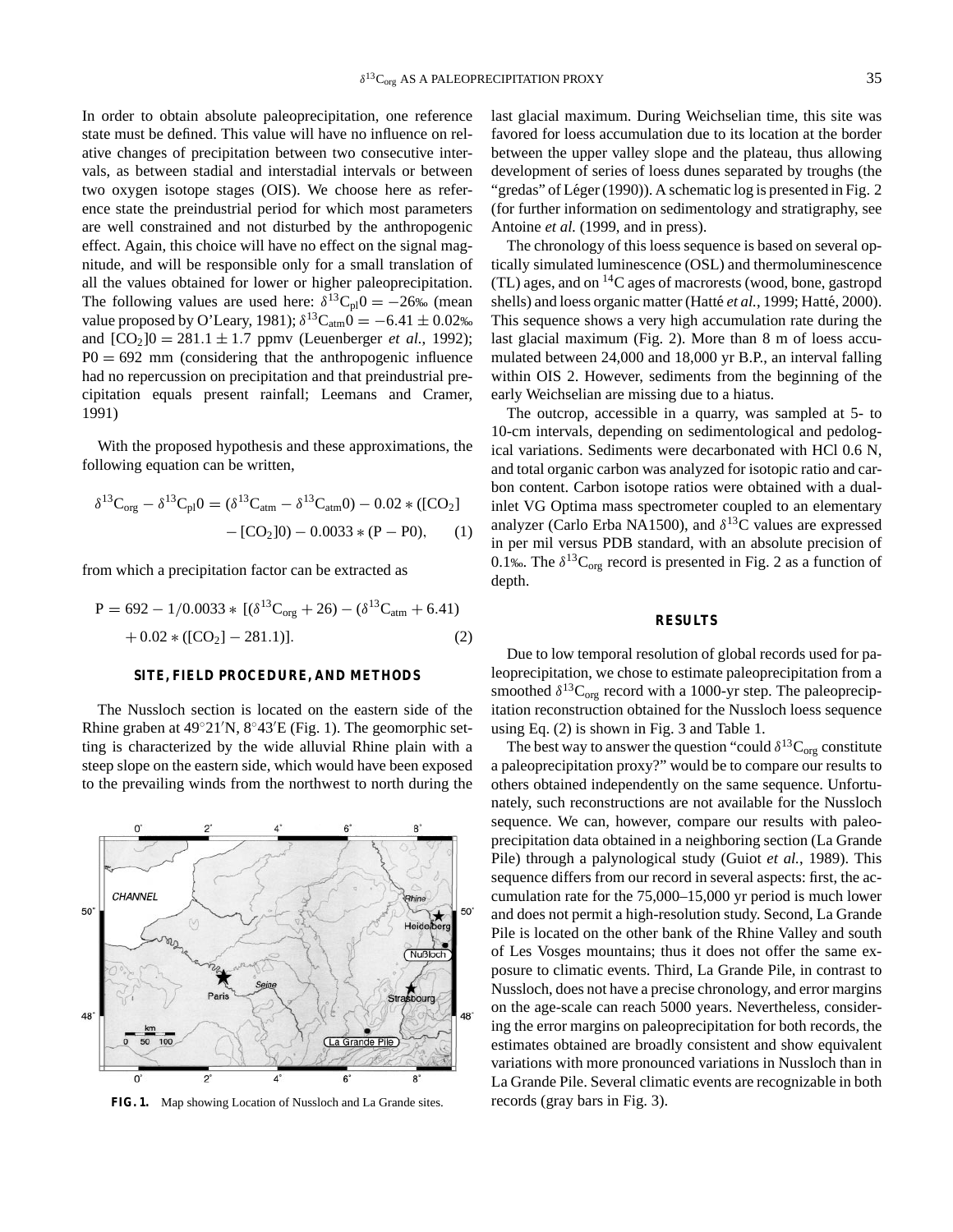

**FIG. 2.** Chronostratigraphy, chronology, and isotopic record of the Nussloch loess sequence. In the left column is a chronostratigraphic log with simplified descriptions presented relative to the chronozones (0 and 1: Humic horizon and BT horizon of the surface soil; 2 and 4: Typical calcareous loess with tundra gley horizons and cryoturbations; 3 and 5: Horizons of boreal leached soils; 6: Aeolian sands; 7: Sandy loess with tundra gley horizons; 8: Steppe soil; 9: Gray forested soil; 10: Colluvium; 11: BT horizon of the Eemian soil.). In the center are the <sup>14</sup>C ages (calibrated or corrected following the study of Kitagawa and Van der Plicht (1998)), the OSL ages, and the proposed chronology. In the right column is  $\delta^{13}C_{org}$  vs depth. The gray zone outlines the period for which paleoprecipitation is estimated.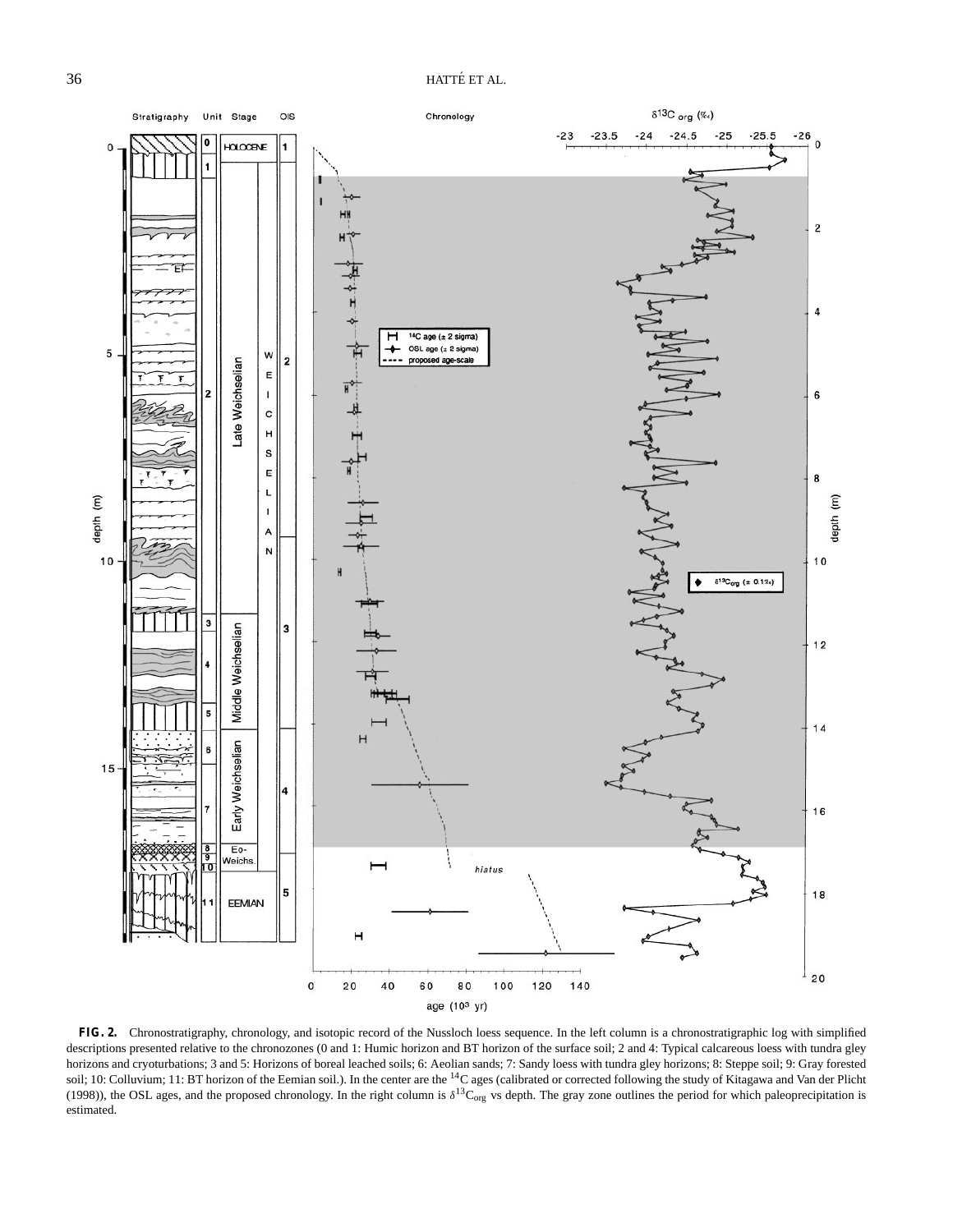

**FIG. 3.** Paleoprecipitation reconstruction obtained for Nussloch and La Grande Pile. Paleoprecipitation reconstruction obtained from a smoothed isotopic record of Nussloch (upper part) and the palynological record of La Grande Pile (modified from Guiot *et al.* (1989); present precipitation 1000 mm) (lower part). The range of variations in the Nussloch Paleoprecipitation reconstruction is represented by dotted lines. La Grande Pile estimations are presented with error margins for each point. The gray bars emphasize correlations between the two records.

The most important difference between the two records is the higher values of precipitation obtained by the isotopic method for the period 35,000–18,000 yr B.P., if we assume the same level of rainfall at 60,000 yr B.P. Two explanations are possible for this difference. The first is inherent in the modern analog method used for paleoprecipitation reconstruction in the La Grande Pile record. Due to lower concentration of  $CO<sub>2</sub>$  during the glaciation than today, C3 plants did not have the same responses to drought as they do today. There is no good modern analog for the vegetation of glacial periods. Cowling and Sykes (1999), supported by Williams *et al.* (2000), show that glacial climates inferred from the pollen-based reconstructions may appear drier than they actually were. This could explain an underestimation of paleoprecipitation through the palynological method for the whole glaciation. The second explanation is the presence of cryoturbation features in the loess. These features are associated with permafrost and then with the continuous presence of water in soils (Van Vliet-Lanoë, 1998). The presence of pedogenetic water weakens our hypothesis, as all the available water is meteoritic water. This produces a small overestimation of paleoprecipitation through the isotopic record for periods with significant permafrost, because soil water is counted in our balance as meteoritic water. Nevertheless, the precipitation estimates based on the isotopic method agree with the paleoprecipitation record of Guiot *et al.* (1989) from the La Grande Pile.

Our first attempt to obtain a paleoprecipitation reconstruction using  $\delta^{13}$ C permits us to define two periods, corresponding to OIS 2 and 4, as the driest of the last glaciation. The beginning of OIS 3 appears to have been very wet, and wetter than today. However, the open vegetation associated with these wet conditions points to cold temperatures.

# **TABLE 1**

**Values of Smoothed Isotopic Record of the Nussloch Loess** Sequence,  $CO<sub>2</sub>$  Concentration, and Isotopic Composition Used **for Paleoprecipitation Estimations. (Presented with Error Margins in the Last Two Columns)**

|                         | $\delta^{13}$ Corg (‰) | $CO2$ (ppm) | $\delta^{13}$ Catm (‰) |          |            |
|-------------------------|------------------------|-------------|------------------------|----------|------------|
| Age $(10^3 \text{ yr})$ | ± 0.1%                 | $\pm$ 2 ppm | ± 0.1%                 | $P$ (mm) | $\Delta P$ |
|                         |                        |             |                        |          |            |
| 16                      | $-24.7$                | 250         | $-7.0$                 | 315      | 179        |
| 17                      | $-24.9$                | 246         | $-6.9$                 | 402      | 161        |
| 18                      | $-24.9$                | 238         | $-6.9$                 | 495      | 144        |
| 19                      | $-25.0$                | 226         | $-6.8$                 | 597      | 126        |
| 20                      | $-24.8$                | 215         | $-6.8$                 | 621      | 124        |
| 21                      | $-24.3$                | 203         | $-6.7$                 | 551      | 143        |
| 22                      | $-24.2$                | 194         | $-6.8$                 | 570      | 141        |
| 23                      | $-24.2$                | 193         | $-6.9$                 | 532      | 150        |
| 24                      | $-24.0$                | 194         | $-6.7$                 | 527      | 151        |
| 25                      | $-24.1$                | 194         | $-6.5$                 | 612      | 132        |
| 26                      | $-24.1$                | 195         | $-6.7$                 | 575      | 140        |
| 27                      | $-24.2$                | 196         | $-6.8$                 | 550      | 145        |
| 28                      | $-24.1$                | 197         | $-6.9$                 | 474      | 161        |
| 29                      | $-24.2$                | 199         | $-6.7$                 | 545      | 145        |
| 30                      | $-24.2$                | 200         | $-6.5$                 | 617      | 130        |
| 31                      | $-24.2$                | 200         | $-6.6$                 | 591      | 135        |
| 32                      | $-24.7$                | 199         | $-6.7$                 | 691      | 114        |
| 33                      | $-24.5$                | 198         | $-6.9$                 | 581      | 138        |
| 34                      | $-24.4$                | 201         | $-7.0$                 | 512      | 151        |
| 44                      | $-24.3$                | 206         | $-6.9$                 | 490      | 155        |
| 45                      | $-24.4$                | 199         | $-6.9$                 | 569      | 140        |
| 46                      | $-24.6$                | 191         | $-6.9$                 | 672      | 121        |
| 47                      | $-24.6$                | 183         | $-6.9$                 | 727      | 126        |
| 48                      | $-24.7$                | 183         | $-6.9$                 | 745      | 130        |
| 49                      | $-24.7$                | 191         | $-6.9$                 | 699      | 118        |
| 50                      | $-24.5$                | 199         | $-6.9$                 | 579      | 138        |
| 51                      | $-24.1$                | 203         | $-6.9$                 | 462      | 162        |
| 52                      | $-23.9$                | 206         | $-6.9$                 | 379      | 178        |
| 53                      | $-23.8$                | 207         | $-6.9$                 | 342      | 186        |
| 54                      | $-24.0$                | 205         | $-6.9$                 | 412      | 172        |
| 55                      | $-24.0$                | 202         | $-6.9$                 | 408      | 173        |
| 56                      | $-23.8$                | 201         | $-6.9$                 | 366      | 183        |
| 57                      | $-23.8$                | 201         | $-6.9$                 | 373      | 181        |
| 58                      | $-23.7$                | 202         | $-6.9$                 | 343      | 187        |
| 59                      | $-23.7$                | 210         | $-6.9$                 | 277      | 199        |
| 60                      | $-23.6$                | 218         | $-6.9$                 | 200      | 213        |
| 61                      | $-23.9$                | 218         | $-6.9$                 | 295      | 193        |
| 62                      | $-24.7$                | 216         | $-6.9$                 | 542      | 141        |
| 63                      | $-24.6$                | 213         | $-6.9$                 | 533      | 143        |
| 64                      | $-24.5$                | 209         | $-6.9$                 | 530      | 145        |
| 65                      | $-24.6$                | 206         | $-6.9$                 | 570      | 138        |
| 66                      | $-24.8$                | 204         | $-6.9$                 | 652      | 121        |
| 67                      | $-24.9$                | 201         | $-6.9$                 | 694      | 114        |
| 68                      | $-25.0$                | 197         | $-6.9$                 | 750      | 127        |
| 69                      | $-24.7$                | 193         | $-6.9$                 | 698      | 117        |
| 70                      | $-24.8$                | 192         | $-6.9$                 | 722      | 122        |
| 71                      | $-25.2$                | 193         | $-6.9$                 | 851      | 150        |
| 72                      | $-25.2$                | 196         | $-6.9$                 | 827      | 143        |
|                         |                        |             |                        |          |            |